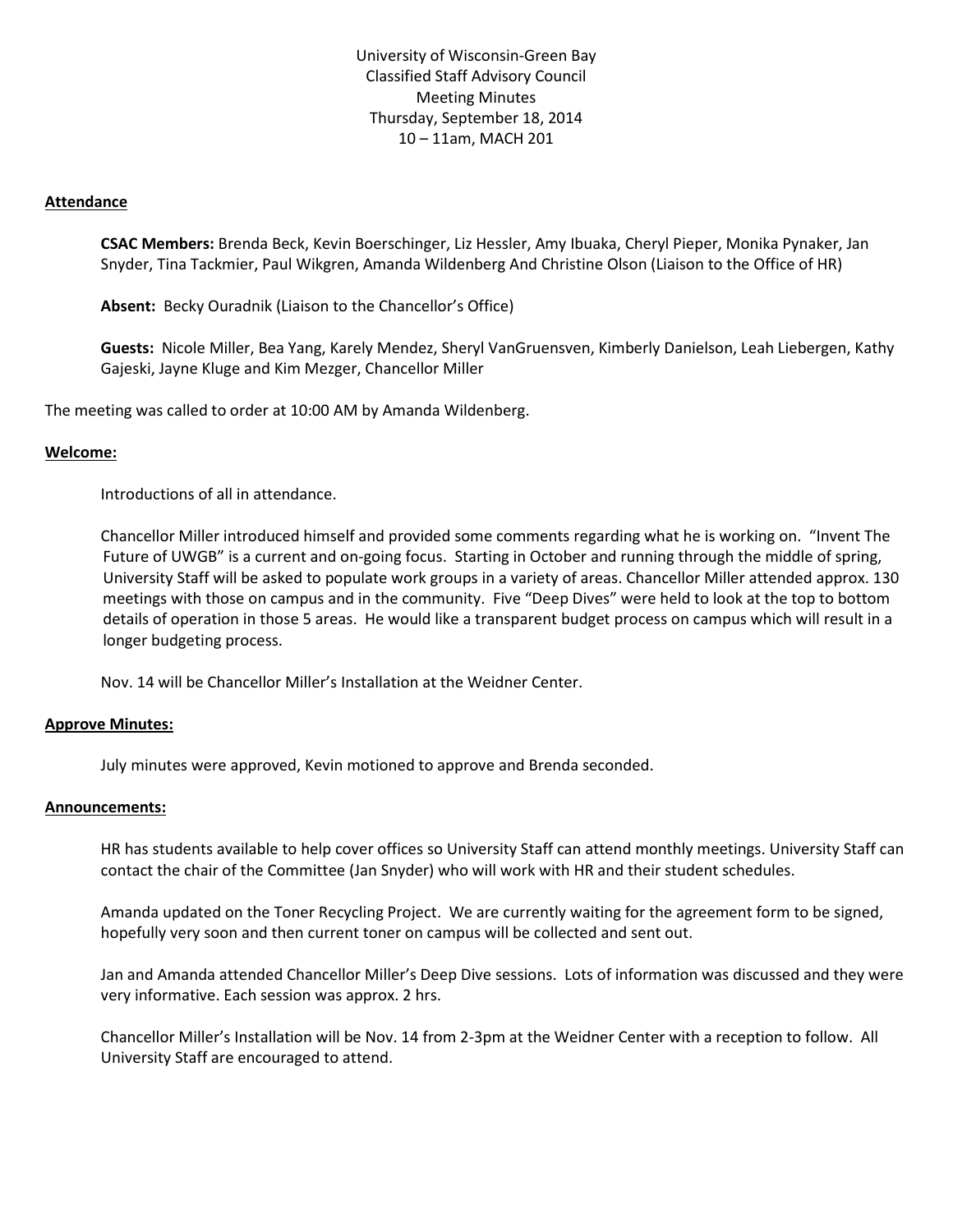# **Treasurer's Report:**

| <b>Previous Month</b> | <b>Current Month</b> |
|-----------------------|----------------------|
| \$3.425.00            | \$3,425.00           |
| \$22,209.56           | \$22,478.92          |
| \$3,390.65            | \$3,390.65           |
| \$9,610.73            | \$9,610.73           |
|                       |                      |

### **Professional Development Funds:**

One outstanding request, waiting for paperwork.

# **Labor Management Report:**

### **Personnel Updates:**

None

# **New Employees:**

IS Systems Dev Services Senior – CIT – Michael Bubolz hired to replaced Barb Tomashek Ditter on 8/4/14 University Services Program Associate – Jayne DeMeuse hired to replaced Lisa Salentine on 7/14/14 Library Services Assistant-Advanced – Wendy Guerra hired to replaced Jean Wentz on 7/7/14 Custodian- Operations – Tracy Shomsky hired to replaced Kevin Wargin on 5/6/2014 IS Supervisor 1 – ATS – Ronald Kottnitz hired to replace James Sams on 6/25/14 Custodial Services Supervisor- Operations – Donald McDowell hired to replace Valerie Pero on 8/4/14 Police Officer Emer. Management-Public Safety – David Jones hired to replace Karl Fleury on 6/30/14 Dean Assistant-Liberal Arts and Sciences – Brenda Beck hired to replace Donna Van Straten on 7/28/14 University Service Program Associate-Career Services –Christine Cox hired to replace Amanda Vande Hei on 8/11/14 Power Plant Operator-Senior-Facilities Management –Michael Bergsbaken hired to replace Marc Rogers on 8/11/14 Custodian-Operations – Scott Smith hired to replace Tracy Shomsky on 9/2/14 University Services Associate 2 (Project)-Outreach- Patricia Cole hired on 8/4/14 University Services Associate 2 – AIC – Loretta Rafter hired to replace Vickie Kersten on 9/22/14 Academic Department Associate-Human Development – Nicole Miller hired to replace Brenda Beck on 9/4/14 Human Resources Assistant-HR – Kelly King was hired on 8/8/14 Academic Department Associate- Humanistic Studies –Karely Mendez hired to replace Pamela Johnson on 8/25/14

# **Positions Waiting to be Filled:**

Police Office – Public Safety – currently screening applications to replace Philip Watry HVAC/Refrigeration Specialist –Residence Life- currently waiting for exam results to replace Nicholas Phillip Facilities Repair Worker-Facilities Management- currently waiting for exam results to replace Mark Vandenbergh IS Data Services Senior-CIT-posted to replace Matt Albers Facilities Repair Worker-Advanced-Residence Life- waiting for exam results to replace Jeffrey Minix Auto Equipment Technician Senior – posted to replace David Krout Custodian 50% - Operations – posted as new position University Services Program Associate-TRiO/Precollege- posted to replace Christopher Pohlman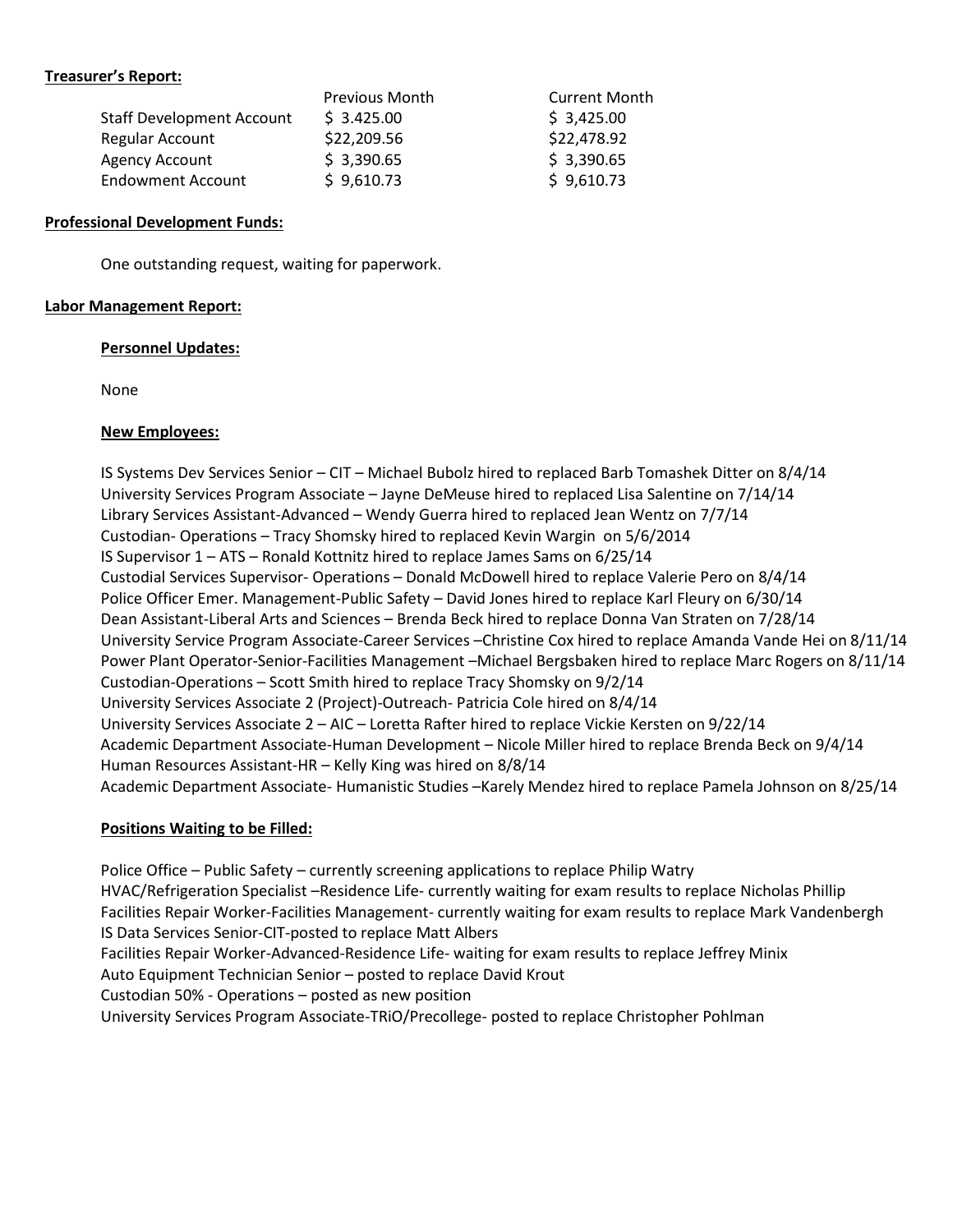#### **Business:**

# **UPS Updates**

The HR homepage includes link to the UPS updates and what is needed for our campus. Information was emailed out with the links to current and proposed policies, current action as well as when is needed next for our campus. A Qualtrics survey was sent out to allow for feedback. There are different deadlines for different policies. HR will compile the comments and feedback and submit to UW System before the 2<sup>nd</sup> phase. Oct. 28 & 29 Sheryl will be attending a UW System meeting. Past policies and procedures are now going to be called Operation Policies and not a whole lot is changing. Overall goal is to make some policies more similar to Academic Staff but University Staff will still continue to have some differences. For some areas, the campus will not need our own policies, we will continue to use our existing policy or UW System policy.

# **Brown bag Sessions/Interest Survey/Election Process & Timeline**

2 Brown Bag sessions were held for those with questions about the new University Staff Committees and the election process. Elections were conducted via Qualtrics for the first time and all went very smooth. Amanda attended the Sept. Faculty Senate meeting. They talked about University Staff but we were not officially on the agenda but will come up on a future agenda.

Future of new University Staff Committee…1 joint meeting will be held with ALL members of the new committees before the new committees meet on their own. ALL University Staff are welcome to attend committee meetings as they are open meetings and any and all help will always be appreciated!

### **Conference Update**

Currently at 105 registered. Only 32 are from UWGB campus and 9 of the 4 year campuses are currently represented. An email reminder will be sent to UWGB first to encourage registration before reminders are sent to other campuses.

# **Professional Development Opportunity w/Academic Staff**

Academic Staff Professional Development Committee approached us to collaborate on joint professional development opportunities. Academic Staff will do the work, USC will help pay and all University Staff and Academic Staff are invited to attend. We would partner with the SBDC for 2 hour presentations up to 3 times each semester. USC will contribute \$1800 towards the joint venture. A Professional Development certificate is also a possibility.

# **DigiCopy**

DigiCopy is looking for input on their new location/procedure/deliveries. A representative will be on campus in Oct/Nov to hear feedback and find out if there are any problems. Departments can also email Marie with questions or comments about the contract.

# **Website**

Amanda and Tina will work with Monika on updating the website since Sandy had expressed interest and no longer works at UWGB.